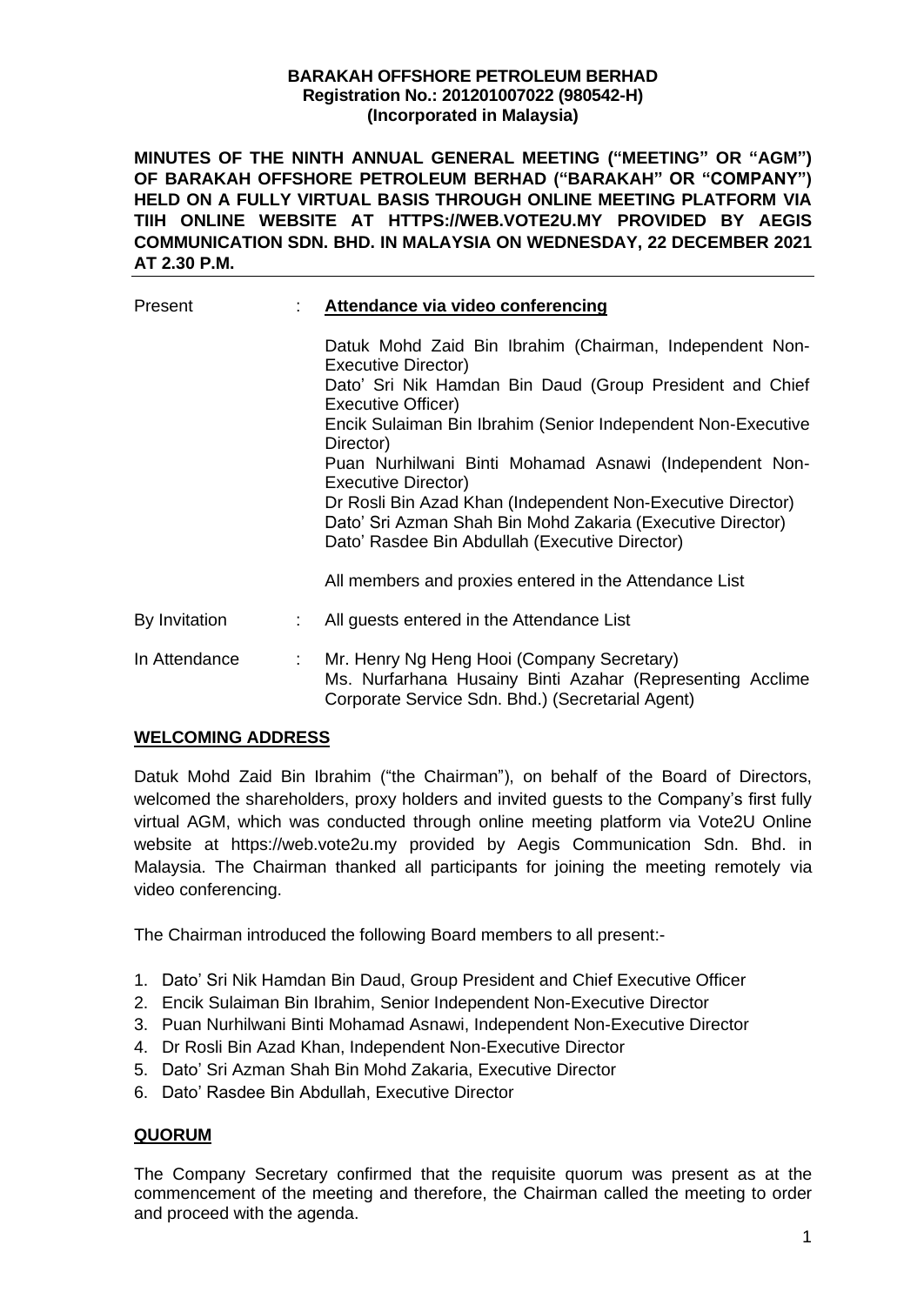BARAKAH OFFSHORE PETROLEUM BERHAD Registration No.: 201201007022 (980542-H) Minutes of 8th Annual General Meeting of the Company held on Tuesday, 22 December 2021

## **NOTICE OF MEETING**

The notice convening the meeting, having been circulated earlier to all the shareholders of the Company within the prescribed period, was taken as read.

# **POLLING PROCEDURES**

The Chairman informed that as required by Paragraph 8.29A of the Main Market Listing Requirements of Bursa Malaysia Securities Berhad, all ordinary resolutions as set out in the notice calling the meeting were to be voted on by poll, and an independent scrutineer was appointed to validate the votes cast. For this purpose, Agmo Digital Solutions Sdn. Bhd. ("Agmo") was appointed as the poll administrator, and Aegis Communication Sdn. Bhd. as the independent scrutineer to verify and confirm the poll results.

A video presentation was made by Agmo, the poll administrator which guided the shareholders who have attended the AGM through live streaming on the electronic voting. After Agmo's presentation, the Chairman announced that online voting was opened.

## **GROUP PRESIDENT AND CEO BRIEFING**

At the invitation of the Chairman, Dato' Sri Nik Hamdan Bin Daud ("Dato' Sri Nik"), the Group President and CEO, presented an overview of the operational and financial highlights of the Company for the financial year ended 30 June 2021, which included, among others, the following: -

- 1. Financial performance in 2021;
- 2. Immediate actions for improvement;
- 3. Safety performance; and
- 4. Brief overview of projects in 2021

#### **1. AUDITED FINANCIAL STATEMENTS FOR THE FINANCIAL YEAR ENDED 30 JUNE 2021 TOGETHER WITH THE REPORTS OF THE DIRECTORS AND AUDITORS THEREON**

The Chairman informed that the Audited Financial Statements for the financial year ended 30 June 2021 together with the Reports of Directors and Auditors thereon were circulated to all the shareholders of the Company within the statutory period.

Pursuant to Section 340(1)(a) of the Companies Act 2016, the Audited Financial Statements do not require the formal approval of the shareholders and hence, this Agenda item was not put forward for voting.

It was then declared that the Audited Financial Statements for the financial year ended 30 June 2021 together with the Reports of the Directors and the Auditors thereon, be received.

The Chairman proceeded to the next Agenda after noted down all the questions to be addressed during the Q&A session.

# **2. ORDINARY RESOLUTION 1 RE-ELECTION OF DATO' SRI AZMAN SHAH BIN MOHD ZAKARIA**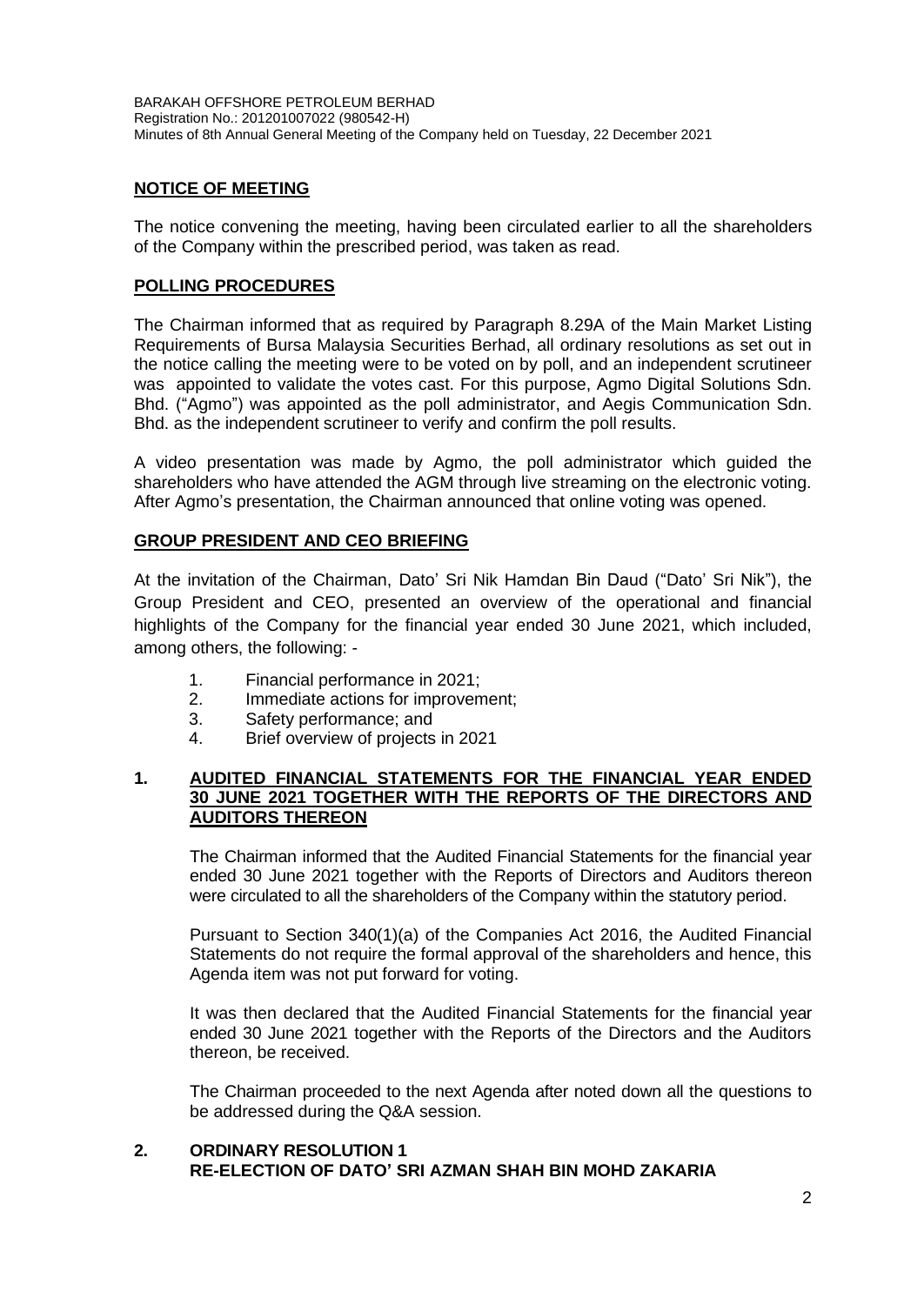The Meeting was informed that the next item on the Agenda was to re-elect Dato' Sri Azman Shah Bin Mohd Zakaria, who was retiring by rotation pursuant to Rule 131 of the Company's Constitution.

#### **3. ORDINARY RESOLUTION 2 RE-ELECTION OF DATO' RASDEE BIN ABDULLAH**

The Meeting was informed that the next item on the Agenda was to re-elect Dato' Rasdee Bin Abdullah, who was retiring by rotation pursuant to Rule 131 of the Company's Constitution.

## **4. ORDINARY RESOLUTION 3 DIRECTORS' FEES FROM 23 DECEMBER 2021 UNTIL THE NEXT ANNUAL GENERAL MEETING**

The Meeting was informed that the next item on the Agenda was to approve the payment of Directors' fees of RM58,600 per month for the Non-Executive Directors from 23 December 2021 until the next Annual General Meeting of the Company.

#### **5. ORDINARY RESOLUTION 4 DIRECTORS' BENEFITS TO THE NON-EXECUTIVE DIRECTORS**

The Meeting was informed that the next item on the Agenda was to approve the payment of Directors' benefits of up to RM240,000 for the Non-Executive Directors from 23 December 2021 until the next Annual General Meeting of the Company.

## **6. ORDINARY RESOLUTION 5 RE-APPOINTMENT OF AUDITORS**

The Meeting was informed that the next item on the Agenda was to approve the re-appointment of Messrs. HLB AAC PLT as Auditors of the Company.

## **7. ORDINARY RESOLUTION 6 RETENTION OF ENCIK SULAIMAN BIN IBRAHIM AS AN INDEPENDENT NON-EXECUTIVE DIRECTOR OF THE COMPANY**

The Meeting was informed that the next item on the Agenda was to approve the retention of Encik Sulaiman Bin Ibrahim as Independent Non-Executive Director of the Company.

The Chairman explained that in line with the Malaysian Code on Corporate Governance ("MCCG"), the Nomination and Remuneration Committee has assessed the independence of En. Sulaiman, who has served as Independent Non-Executive Director of the Company for a cumulative term of more than nine years, and upon its recommendation, the Board of Directors has recommended the Director to continue to act as Independent Non-Executive Director of the Company based on the justifications as stated on page 123 of the Annual Report.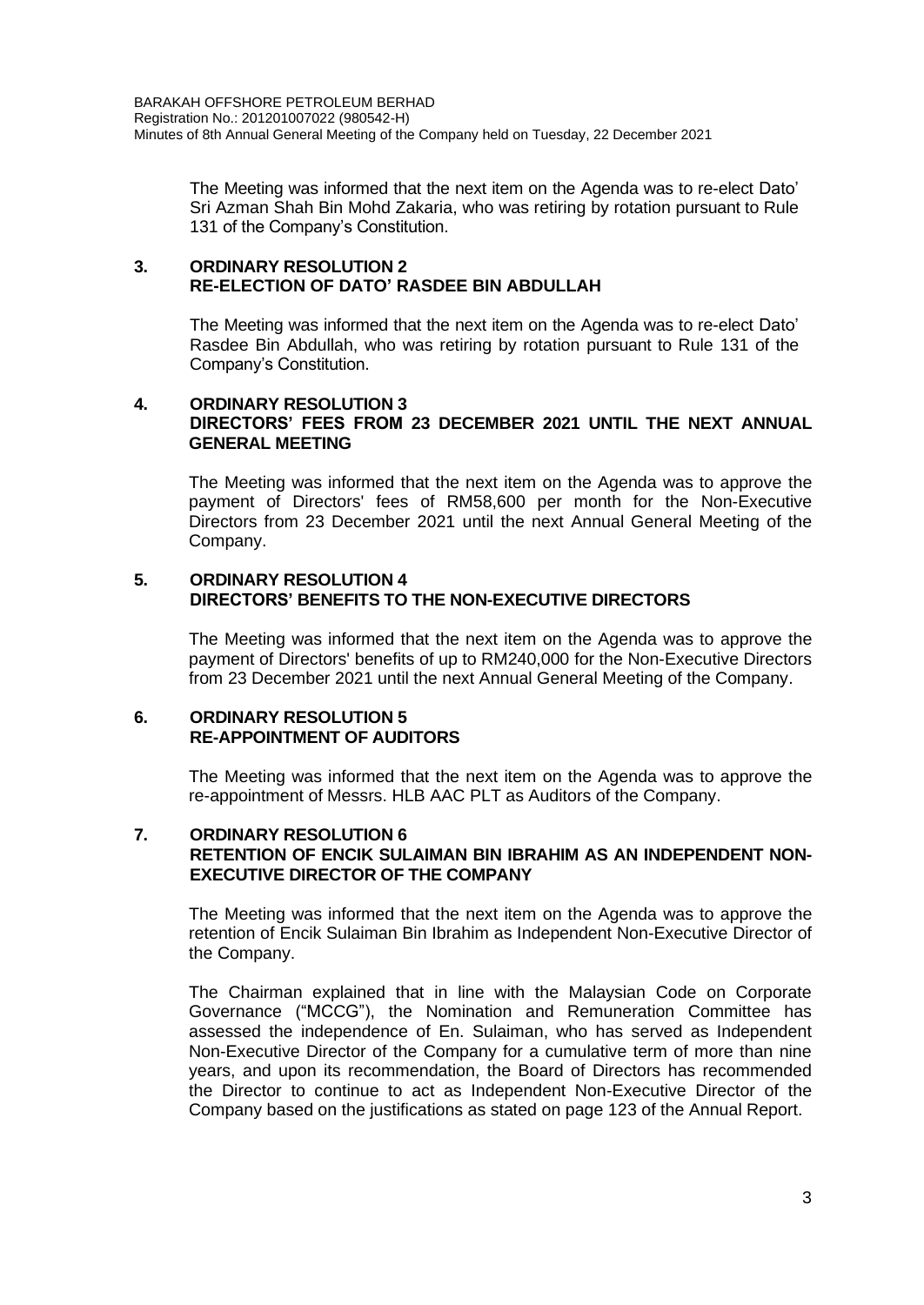Pursuant to Practice 5.3 of the Malaysian Code on Corporate Governance, the Company would be seeking the shareholders' approval through a two-tier voting process for Resolution 6.

#### **8. ORDINARY RESOLUTION 7 RETENTION OF PUAN NURHILWANI BINTI MOHAMAD ASNAWI AS AN INDEPENDENT NON-EXECUTIVE DIRECTOR OF THE COMPANY**

The Meeting was informed that the next item on the Agenda was to approve the retention of Puan Nurhilwani Binti Mohamad Asnawi as Independent Non-Executive Directors of the Company.

The Chairman explained that in line with the Malaysian Code on Corporate Governance ("MCCG"), the Nomination and Remuneration Committee has assessed the independence of Puan Nurhilwani, who has served as Independent Non-Executive Director of the Company for a cumulative term of more than nine years, and upon its recommendation, the Board of Directors has recommended the Director to continue to act as Independent Non-Executive Director of the Company based on the justifications as stated on page 123 of the Annual Report.

Pursuant to Practice 5.3 of the Malaysian Code on Corporate Governance, the Company would be seeking the shareholders' approval through a two-tier voting process for Resolution 7.

## **SPECIAL BUSINESS**

#### **9. ORDINARY RESOLUTION 8 AUTHORITY TO ISSUE AND ALLOT SHARES**

The Meeting was informed that the next item on the Agenda was a special business to pass the Ordinary Resolution in relation to the authority to issue and allot shares pursuant to Section 75 and 76 of the Companies Act 2016.

## **ANY OTHER BUSINESS**

The Chairman informed the meeting that the Company did not receive any notice of other business to be transacted.

## **Q&A SESSION**

Several shareholders enquired on the distribution of E-vouchers and E-wallet as "door gifts". In response to this, Dato' Sri Nik annouhnced that the Company would distribute Evouchers to members who attended the  $9<sup>th</sup>$  AGM as a token of appreciation.

There being no further question raised, the Chairman proceeded to the next polling session.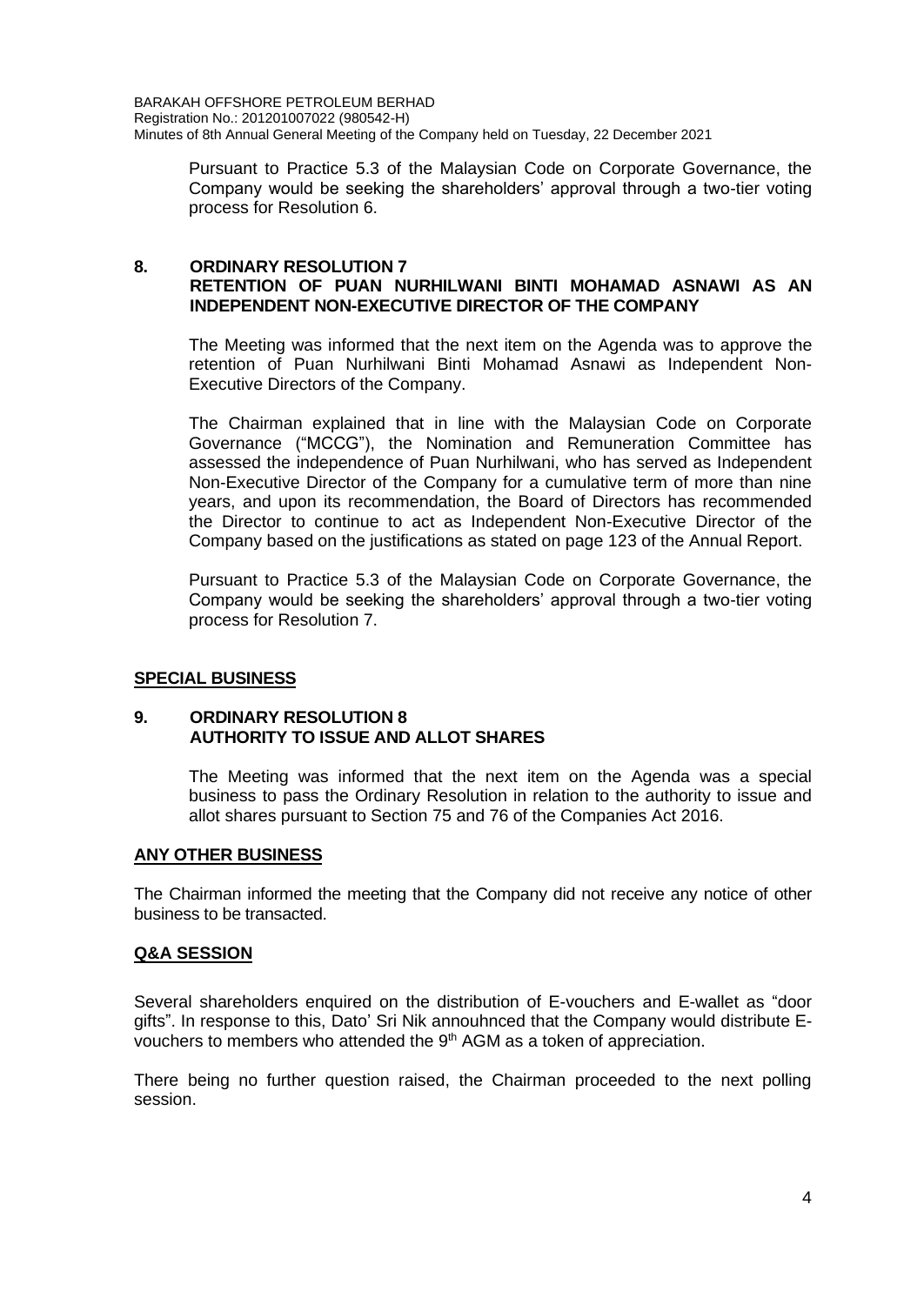# **POLLING PROCESS**

Agmo Digital Solutions Sdn. Bhd. as the Poll Administrator briefed the shareholders and proxies on the remote voting procedures through a short video clip. Thereafter, the shareholders and proxies proceeded to cast their vote accordingly.

The Chairman then declared that the Meeting be adjourned at 3.10 p.m. for the Independent Scrutineers to verify the poll results.

# **OUTCOME OF AGM - POLL RESULTS**

The Chairman reconvened the Meeting at 3.15 p.m. for the announcement of the poll results. The results of the poll are projected on the screen as follows:-

| Resolution                                                                                                                             | No. of shares<br>voted in favour | Total % | No. of shares<br>voted against | Total % |
|----------------------------------------------------------------------------------------------------------------------------------------|----------------------------------|---------|--------------------------------|---------|
| <b>Ordinary Resolution 1</b><br>Re-election of Dato' Sri<br>Azman Shah Bin Mohd<br>Zakaria                                             | 285,229,704                      | 99.9979 | 6,127                          | 0.0021  |
| <b>Ordinary Resolution 2</b><br>Re-election of Dato'<br>Rasdee Bin Abdullah                                                            | 305,840,328                      | 99.9977 | 7,127                          | 0.0023  |
| <b>Ordinary Resolution 3</b><br>Payment of Directors'<br>Fees                                                                          | 305,788,403                      | 99.9807 | 59,052                         | 0.0193  |
| <b>Ordinary Resolution 4</b><br>Payment of Directors'<br><b>Benefits</b>                                                               | 305,767,062                      | 99.9737 | 80,393                         | 0.0263  |
| <b>Ordinary Resolution 5</b><br>Re-appointment of<br><b>Auditors</b>                                                                   | 305,847,054                      | 99.9999 | 401                            | 0.0001  |
| <b>Ordinary Resolution 6</b><br><b>Retention of Encik</b><br>Sulaiman Bin Ibrahim as<br>Independent Non-<br><b>Executive Directors</b> | 305,840,282                      | 99.9977 | 7,168                          | 0.0023  |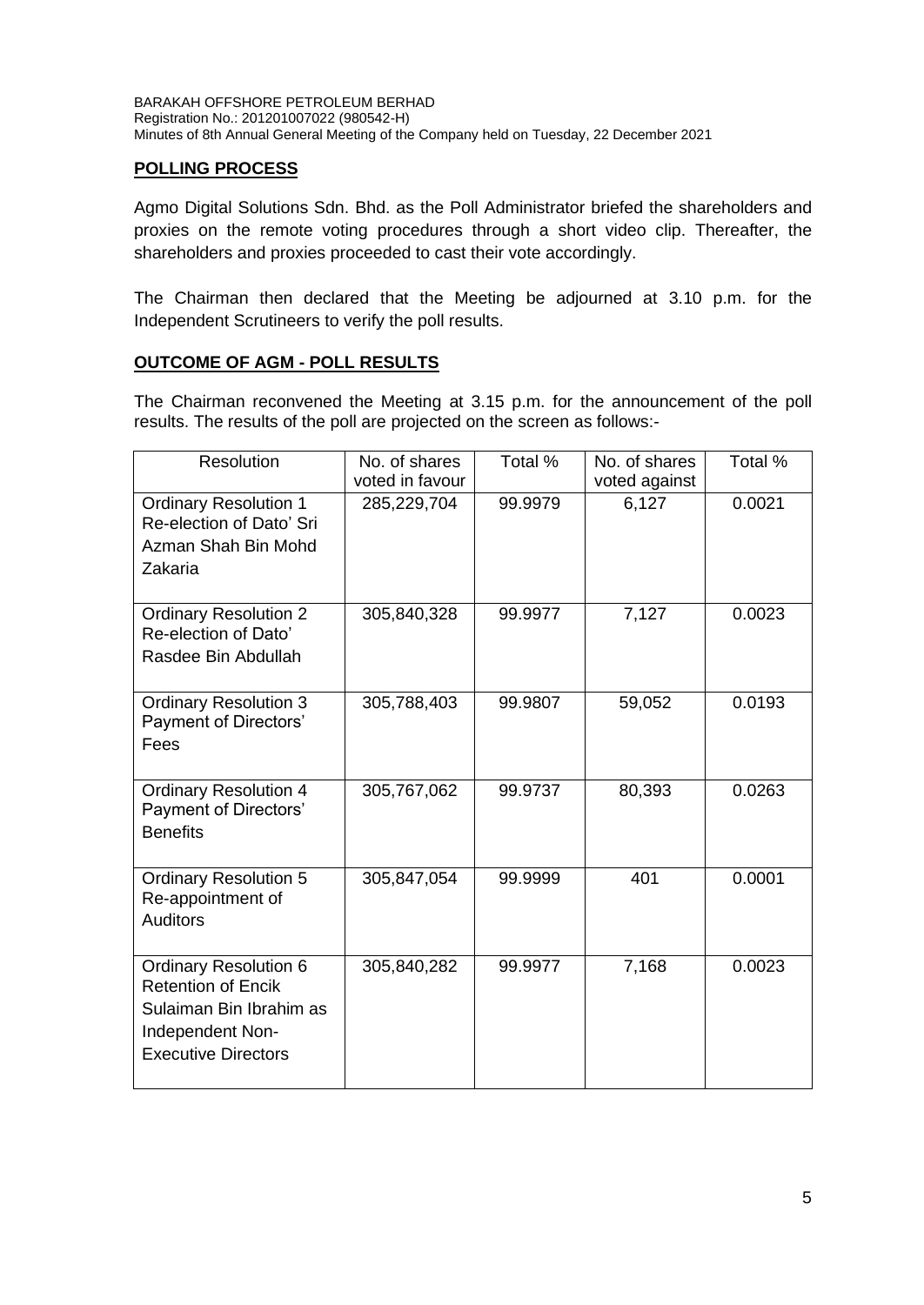#### BARAKAH OFFSHORE PETROLEUM BERHAD Registration No.: 201201007022 (980542-H) Minutes of 8th Annual General Meeting of the Company held on Tuesday, 22 December 2021

| <b>Ordinary Resolution 7</b><br><b>Retention of Puan</b><br>Nurhilwani Binti<br>Mohamad Asnawi as<br>Independent Non-<br><b>Executive Directors</b> | 305,841,282 | 99.9980 | 6,168  | 0.0020 |
|-----------------------------------------------------------------------------------------------------------------------------------------------------|-------------|---------|--------|--------|
| <b>Ordinary Resolution 8</b><br><b>Authority to Allot Shares</b>                                                                                    | 305,788,486 | 99.9808 | 58,769 | 0.0192 |

Based on the results of the poll voting, the Chairman declared that the following resolutions were duly carried:-

## **Ordinary Resolution 1**

"THAT Dato' Sri Azman Shah Bin Mohd Zakaria retiring pursuant to Rule 131 of the Company's Constitution be and is hereby re-elected as Director of the Company."

#### **Ordinary Resolution 2**

"THAT Dato' Rasdee Bin Abdullah retiring pursuant to Rule 131 of the Company's Constitution be and is hereby re-elected as Director of the Company."

#### **Ordinary Resolution 3**

"THAT the payment of Directors' fees of RM58,600 per month for the Non-Executive Directors from 23 December 2021 until the next Annual General Meeting of the Company be and is hereby approved."

#### **Ordinary Resolution 4**

"THAT the payment of Directors' benefits of up to RM240,000 for the Non-Executive Directors from 23 December 2021 until the next Annual General Meeting of the Company be and is hereby approved."

## **Ordinary Resolution 5**

"THAT Messrs. HLB AAC PLT be re-appointed Auditors at a remuneration to be fixed by the Directors of the Company."

## **Ordinary Resolution 6**

"THAT the retention of Encik Sulaiman Bin Ibrahim as Independent Non-Executive Director be and is hereby approved."